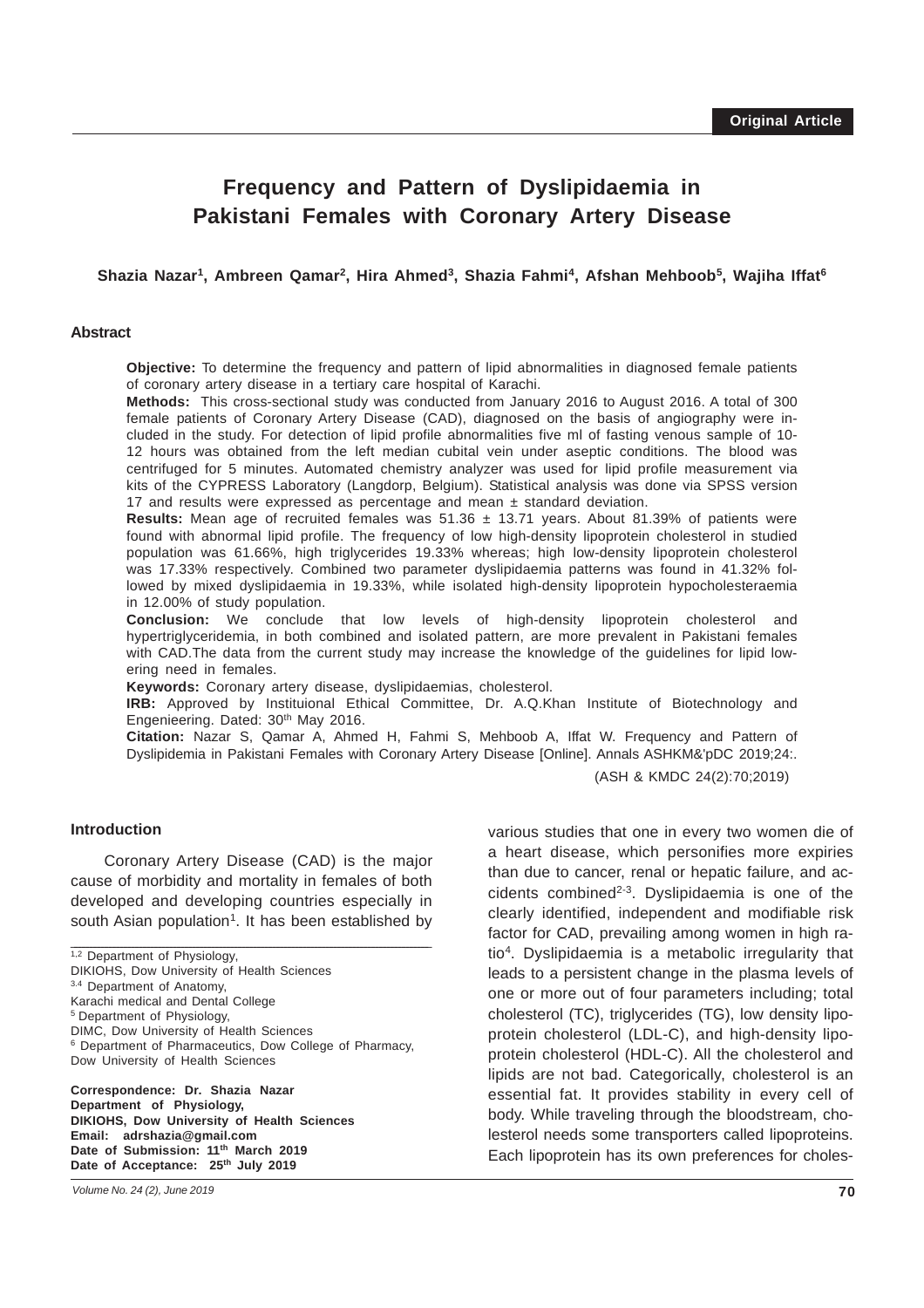terol, and each acts differently with the cholesterol it carries<sup>5</sup>. Atherosclerosis is an inflammatory process which starts in the wall of blood vessels. There is accumulation of oxidized LDL-C in vascular endothelial cells of coronary arteries. LDL is made up of an outer rim of lipoprotein and a cholesterol centre. It is considered as bad cholesterol because it becomes part of plaque. Although Heart attacks are unpredictable, however, higher levels of LDL-C may raise odds of heart disease<sup>6</sup>. Atherosclerosis begins with damage to the wall of blood vessels, starts even in first decade of life. Hypertension, smoking, or high cholesterol levels enhance the formation of plaque in blood vessels. The pathophysiology of atherosclerosis includes increased concentration of free fatty acids, insulin sensitive pathways variation and low-grade inflammation<sup>7</sup>. The National Cholesterol Education Adult Treatment Panel suggests that HDL-C levels are considered to be a significant CAD risk factor in women if it is less than 50 mg/dl; this is 10 mg/dl higher than the indorsed level for men.HDL cholesterol is considered as the well-behaved and friendly scavenger in blood also known as "good cholesterol". High levels of HDL-C detoxify the harmful bad cholesterol reduce the risk for heart disease. Microscopically HDL molecule comprises of cholesterol center surrounded by lipoprotein rim. The HDC particle is dense as compared to other types of cholesterol particles, so it's called high density cholesterol<sup>8</sup>.

 In several studies, it has been noted that low HDL-C and high triglycerides were strong predictors of death in women caused by coronary artery disease9. Women who had HDL-C levels less than 50 mg/dl had a 30% increased risk for cardiovascular disease<sup>10</sup>. Although, identification and evaluation of dyslipidaemia in every population is very necessary to prevent incidence of cardiovascular diseases, there are no appropriate and detailed statistical records on the manifestation of dyslipidaemia and its defining factors in majority of nations. In past few years, a number of studies have been conducted in Pakistan to observe prevalence of dyslipidaemia in diabetic patients<sup>11-13</sup>. Few studies reported the association of CAD and dyslipidaemia among South Asian population and Irani population<sup>14-16</sup>. However, in Pakistan, there is a paucity of population-level data on lipid levels and coronary artery disease specially in females, although, heart diseases are emerging cause of number of deaths in Pakistani females, so in current study we focused on frequency of abnormal lipid profiles in females presenting with CAD in tertiary care hospital of Karachi.

## **Subjects and Methods**

A cross-sectional study was done to analyse the pattern and prevalence of dyslipidemia in diagnosed female patients of coronary artery disease in tertiary care hospital of Karachi, during Jan 2016-Aug 2016. The sample size was calculated by open-epiformula. The study population included 300 female patients. Diagnosis of CAD was done on the basis of angiography. The diagnostic criterion was blockage of more than 50% of one or more coronary arteries. All patients were informed about the protocol and significance of study. Written consents were obtained. Information about participants' age, life style, occupation and family history of heart disease was recorded. Female patients of coronary artery disease (CAD) were included in this study. Diagnosis was made on the base of angiography. Patients with stroke, malignancy, renal and hepatic disorders, known thyroid disorder, were excluded from the study. Pregnant females were also not included in current study. Acute or chronic infection and pregnant women were excluded from the study. Blood samples of patients were taken, after overnight fasting, from medial cubital vein under aseptic measures. Total cholesterol (TC), high density lipoprotein cholesterol (HDL-C), low density lipoprotein cholesterol (LDL-C) and serum triglycerides (TG), were determined by an enzymatic method via commercial kits of the CY-PRESS Laboratory (Langdorp, Belgium).

For the enzymatic measurement of Total Cholesterol in plasma, hydrolysis of cholesteryl esters and oxidation of the 3-OH group of cholesterol and produced,  $H_2O_2$ .

Triglycerides were measured enzymatically in the plasma by producing glycerol. Glycerol oxidase enzyme caused oxidation of glycerol and produced  $H<sub>2</sub>O<sub>2</sub>$ , which was measured quantitatively in a peroxidase-catalyzed reaction that produced a color. The color intensity was proportional to cholesterol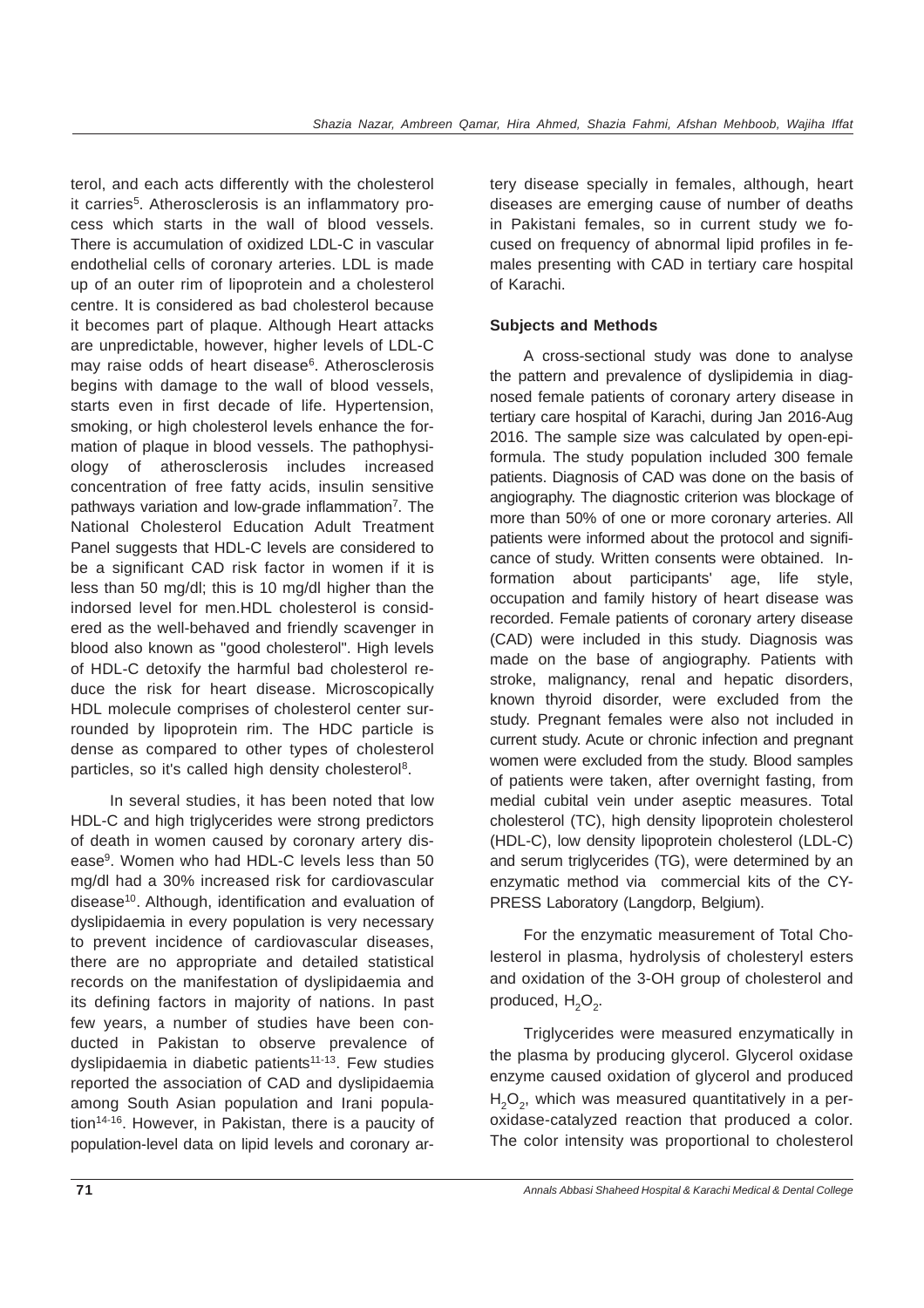**Table 1.** Distribution of patients according to age and anthropometric characteristics and risk factors of coronary artery disease

| Characteristics<br>$n = 300$ (%)               | Mean $\pm$ SD                                                                                                                                                                                                                                         |
|------------------------------------------------|-------------------------------------------------------------------------------------------------------------------------------------------------------------------------------------------------------------------------------------------------------|
| Below 40=113 (37.66%)<br>Above 40=187 (62.33%) | $57.36 \pm 13.7$                                                                                                                                                                                                                                      |
| $4.5 - 4.8 = 65(21.5\%)$                       |                                                                                                                                                                                                                                                       |
| $4.8 - 5.0 = 95(35\%)$                         |                                                                                                                                                                                                                                                       |
| $5.0 - 5.2 = 84(29%)$                          |                                                                                                                                                                                                                                                       |
| $5.2 - 5.5 = 53(14%)$                          | $4.7 + 2.7$                                                                                                                                                                                                                                           |
| $45-55=37(8%)$                                 |                                                                                                                                                                                                                                                       |
| $56-65=77(29%)$                                |                                                                                                                                                                                                                                                       |
| $66 - 75 = 96(40\%)$                           |                                                                                                                                                                                                                                                       |
| $76-85=69(23%)$                                | $74.05 \pm 10.13$                                                                                                                                                                                                                                     |
|                                                |                                                                                                                                                                                                                                                       |
|                                                |                                                                                                                                                                                                                                                       |
|                                                |                                                                                                                                                                                                                                                       |
|                                                | $26.99 + 3.97$                                                                                                                                                                                                                                        |
|                                                |                                                                                                                                                                                                                                                       |
|                                                |                                                                                                                                                                                                                                                       |
|                                                |                                                                                                                                                                                                                                                       |
|                                                |                                                                                                                                                                                                                                                       |
|                                                |                                                                                                                                                                                                                                                       |
|                                                |                                                                                                                                                                                                                                                       |
| Yes= $30(10\%)$                                |                                                                                                                                                                                                                                                       |
| exercise(walk) $No=270$ (90%)                  |                                                                                                                                                                                                                                                       |
| <b>Family history</b><br>$Yes=173(61.5%)$      |                                                                                                                                                                                                                                                       |
| of heart disease<br>No=127 (38.5%)             |                                                                                                                                                                                                                                                       |
|                                                | Below 18.5 = 22 (7.33%)<br>Between 18.6-24-9= 89 (29.66%)<br>Above $25 = 146 (48.66%)$<br>Above $30 = 43 (14.33%)$<br>Yes= $106(28%)$<br>No=194 (72%)<br>Diabetes mellitus Yes= 168 (56.00%)<br>No=132 (44.00%)<br>Yes= $91$ (43%)<br>$No = 164(57%)$ |

**Table 2.** Serum levels of lipids and distribution of female patients of CAD according to lipid profile abnormalities

| Serum lipid levels | Mean $\pm$ SD    |                  |
|--------------------|------------------|------------------|
| HDL-C              | $43.76 \pm 6.89$ |                  |
| LDL-C              |                  | $132.08 + 13.98$ |
| Triglycerides      |                  | $512.75 + 14.66$ |
| Parameters         | Values mg/dl     | $n=300(%)$       |
| Total cholesterol  | Low < 200        | 61(15.90%)       |
|                    | Normal=200-239   | 232(80.70%)      |
|                    | High $> 240$     | 29(3.40%)        |
| HDL-C              | Low < 50         | 124(41.33%)      |
|                    | Normal $=50$     | 115(38.33%)      |
|                    | High $>50$       | 10(3.33%)        |
| LDL-C              | $Low$ 100        | 65(21.66%)       |
|                    | Normal 100-190   | 193(64.33%)      |
|                    |                  |                  |

 $High > 190$   $52(17.33%)$ TG Low < 100 132(44.00%) Normal 100-150 110(36.60%)  $High > 150$   $58(19.33%)$ 

LDL: Low Density Lipoprotein, HDL: High Density Lipoprotein, TG: triglycerides, TC: total cholesterol

**Table 3.** Pattern of dyslipidaemia in female patients of CAD

| Combined parameters<br>a) LDL > 100 mg/dl, HDL < 50 mg/dl<br>(b) TG >150 mg/dl, HDL< 50 mg/dl<br>(c) LDL >100 mg/dl, TG>150 mg/dl | 124 (41.32%)<br>68 (22.66%)<br>45(15.00%)<br>11(3.66%) |
|-----------------------------------------------------------------------------------------------------------------------------------|--------------------------------------------------------|
| Isolated parameters<br>(a) $LDL > 100$ mg/dl,                                                                                     | 67 (22.33%)                                            |
| TG< 150 mg/dl & HDL > 50 mg/dl                                                                                                    | 18 (6.00%)                                             |
| (b) LDL<100 mg/dl,<br>TG≥150 mg/dl & HDL≥50 mg/dl                                                                                 | 13 (4.33%)                                             |
| (c) LDL<100 mg/dl,<br>TG<150 mg/dl & HDL <50 mg/dl                                                                                | 36 (12.00%)                                            |
| Mixed dyslipidemia                                                                                                                | 58 (19.32%)                                            |

concentration absorbance was measured at 500 nm. HDL is measured directly in plasma. The apoB containing lipoproteins in the specimen were reacted with a blocking reagent and became non-reactive with the enzymatic cholesterol reagent, thus effectively excluded from the assay and only HDLcholesterol was detected under the assay conditions. LDL-cholesterol was calculated from measured values of total cholesterol, triglycerides and HDL cholesterol by this formula: (LDL-C) = (Total cholesterol) - (HDL-C) - (TG)/5.

Patients owing one or more parameters (TG, HDL-C, or LDL-C) outside the ranges mentioned by American heart Association were considered as victim of dyslipidaemia, which includes TG ≥150 mg/dl, LDL-C  $\geq$ 100mg/dl, HDL-C  $\leq$ 50 mg/dl. On the basis of data, dyslipidaemia was further classified into mixed dyslipidaemia (all three parameters abnormal; LDL $\ge$ 100 mg/dl, TG  $\ge$ 150 mg/dl & HDL< 50 mg/dl), combined two parameter dyslipidaemia (any two parameters abnormal), further categorized in three groups; group 1: LDL ≥100 mg/dl, HDL ≤50 mg/dl, group 2: TG≥150 mg/dl, HDL≤50 mg/dl and group 3: TG ≥150mg/dl LDL ≥100mg/dl. Isolated single parameter dyslipidaemia in which one out of three parameter raise, put in three groups; group1: LDL ≥100 mg/dl, TG ≤150 mg/dl & HDL ≥50 mg/dl, group 2: LDL  $\geq$ 100 mg/dl, TG  $\leq$ 150 mg/dl & HDL $\geq$ 50 mg/dl) and group 3: LDL $\leq$ 100 mg/dl, TG $\geq$ 150 mg/dl & HDL≥50 mg/dl 58.

All the observations were tabulated and results were expressed as percentage and mean  $\pm$  standard deviation via SPSS 17.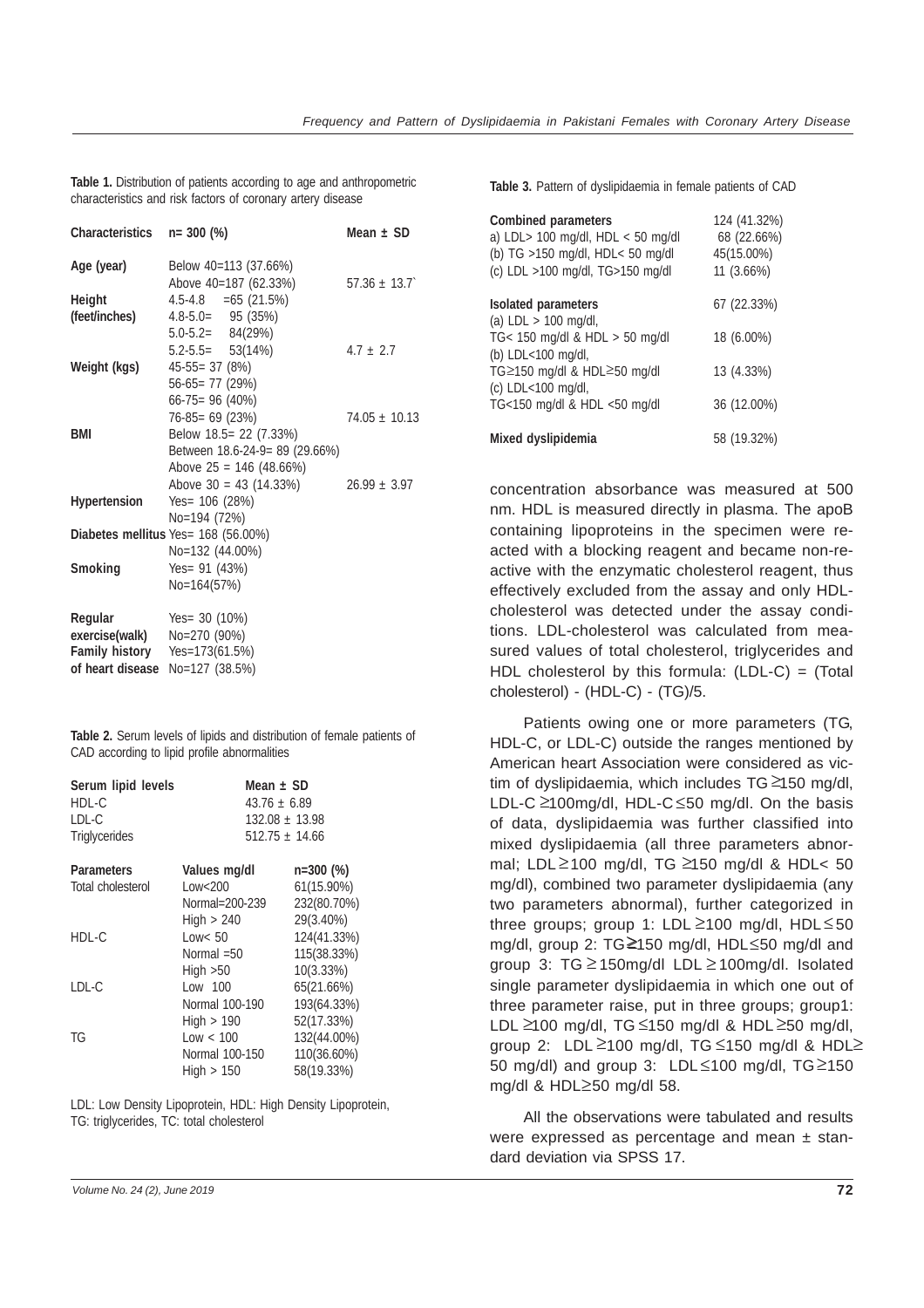## **Results**

The mean age of studied population was 57.36 ± 13.71 years with a minimum of 35 years and a maximum of 75 years. In this study 37.66% (n=133) were below 40 years of age while 62.33% (n=187) were above 40 years. The mean height 4.7  $\pm$  2.7, mean weight 74.05  $\pm$  10.13 and mean BMI  $26.99 \pm 3.97$  were observed respectively (Table 1). Out of 300 females suffering from coronary artery disease 28% (n= 106) patients were hypertensive, whereas 56.00% (n=168) had sedentary life style with no exercise or walk in their daily routine. Family history of heart disease was found in 173 patients (Table 1). Individual serum lipid levels of females are shown in Table 2. Mean HDL-C was  $43.76 \pm 6.89$ , mean LDL-C was 132.08  $\pm$  13.98 and mean serum TG was  $152.75 \pm 14.66$  observed in female patients of CAD. In current study prevalence of dyslipidaemia in female patients with CAD was 81.39%. The most prevalent lipid abnormality was low HDL-C found in 41.33% (n=124) of CAD patients, TG levels raised in 19.33% (n=58), while high LDL-C was seen 17.33% (n=52) of patients. The most prevalent combined two parameterdyslipidaemia found in current study was high LDL-C and low HDL-C 22.66% of female patients suffering from CAD. The second most common pattern high TG and low HDL 15.00% was observed. Whereas, an isolated dyslipidaemia that effects the 22.33% females was low HDL-C 12%, followed by high LDL 6% and Hypertriglyceridemia was found in 4.00% of studied population. So out of 300 patients 41.32% showed combined pattern of dyslipidaemia, 22.33% had isolated parameter dyslipidaemia whereas, mixed dyslipidaemia was found in 19.32% of studied population (Table 3).

## **Discussion**

Surveillance and investigation of population is fundamental in monitoring different risk factors for coronary artery diseases; but there is a paucity of data about modifiable and non-modifiable risk factors of CAD. There is little information about abnormal lipid profiles on female population of Pakistan. In current study, we studied the plasma lipid trends and irregularitiesin female patients of CAD.

Considering high LDL cholesterol(≥100mg/dl), low HDL cholesterol(≤50 mg/dl) and high TG(≥150 mg/dl), the ranges mentioned by American heart Association<sup>16</sup> are considered as the risk factors of coronary artery disease, in current study prevalence of dyslipidaemia in female patients of CAD was found 81.39%. This is comparable with the study where lipid abnormality was found in 84 % of diabetic females conducted in Nepal<sup>17</sup>, while study conducted in Bangladesh by Das H has revealed 71% females having dyslipidaemia<sup>18</sup>. Suganthan et al has observed 68.4% females with dyslipidaemia in srilankan population<sup>19</sup>. Dewakar et al. detected dyslipidaemia in 89% of studied population of females suffering from diabetes $20$ , where as in the study by kaur et al. the prevalence of dyslipidaemia was  $97.5\%$  in female with diabetes mellitus<sup>20</sup>. Surfaraz et al. found 98% diabetic patients with abnormal lipid profile<sup>12</sup>; however, Zaid et al has observed that 63% healthy individuals of Pakistan are victims of abnormal lipid profiles<sup>11</sup>. In contrast, low prevalence of dyslipidaemia was found in adults ofIran by Mohammad Beige<sup>15</sup>. The possible contributing factors of the high frequency of dyslipidaemia in various populations may be modern life style associated with increasing urbanization, less physical activity and change of dietary habits.

The most prevalent lipid abnormality in our study was low HDL-C (41.33%) followed by high TG (19.33%). M Surfaraz et al observed high LDL  $(89.5\%)$  and low HDL  $(70.5\%)$  in diabetic females<sup>12</sup>, whereas, another study by Naheed et al. found high HDL-C with high LDL-C in diabetic patients<sup>13</sup>. Zaid et al found the low HDL-C level (17.22%) and high TG level (11.2%).

In our study, most common pattern is combined two para-meter dyslipidaemia with high LDL-C and low HDL-C (22.6%) comparable with the study by by M Sarfaraz et al. which reported the combined dyslipidaemia with high LDL and low HDL (22.5%) in hyperglycaemic females.Kaur et al. also observed this pattern in diabetic females  $(33\%)^{21}$ . Borle et al. found this pattern in bhopali females  $(56.46\%)^{22}$ .

In our study,second most common pattern of dyslipidaemia was combined, two parameter dyslipidaemia in which there was high TG with low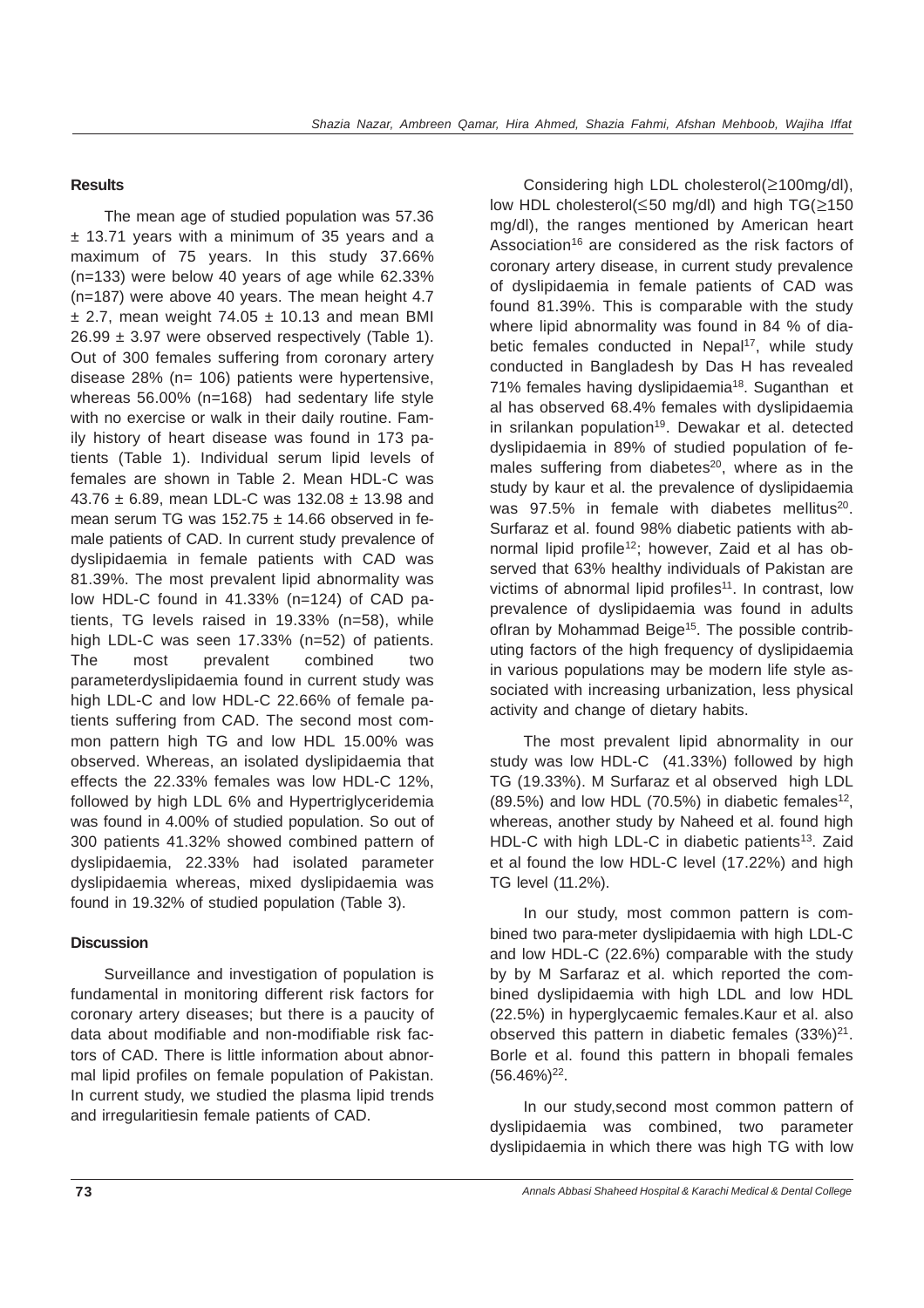HDL (15 %), which was very similar to results of study in Nepal found this pattern in 13.63% of study group<sup>5</sup>. Whereas, in a study done by Borleet al. in Bhopal, the second most common pattern of dyslipidaemia among females was isolated low HDL affecting 32.5%, that is the third common pattern in our study group effecting 12% of study population. Kandula et al. conducted a study in Hyderabad (India) showing that prevalence of dyslipidaemia was 86%, while high total cholesterol was 41%, LDL was 64%, triglycerides was 47% and low HDL was 71%23. Zaid et al. revealed after isolated low HDL-C level, the most prevalent form of plasma lipid abnormity was isolated high TG level about 11.2%.

A study conducted in Nishtar Hospital Multan showed that 21% patients with diabetes had raised serum cholesterol and 34.2% had raised serum triglyceride level. While M.Surfaraz et al. found 29% patients with high serum cholesterol and 42% with high TG in hyperglycaemic patients, as compared to our results which revealed 3.4% patients with increased level of TC and 19.33% patients with high serum levels of TG. The different lipid profiles may be due to different dietary habits of people in different cities of the country.

Current study has shown that 56% of our studied females have sedentary life style with no exercise in their daily routine. The important fact observed while collecting data was unawareness about abnormal lipid levels and bad and good cholesterol. The frequency of undiagnosed dyslipidaemia was very high among female patients of CAD. Therefore, creating awareness regarding healthy life style, knowing about good and bad cholesterol, and good dietary habits may decrease the occurrence of dyslipidaemia and other associated disease. In this study, it was also found that 61.5% females had positive family history of heart disease, so screening of lipid profile for any abnormality should be done to prevent major cardiac events.

## **Conclusion**

We conclude that frequency of both combined and isolated dyslipidaemia is very high in our study group. Low levels of HDL-C and hypertriglyceridemia are more prevalent. Controlling abnormal lipid levels from optimal to normal levels may prevent up to

50-80% of major acute coronary events. The overall prevalence of undiagnosed dyslipidaemia was higher than diagnosed dyslipidaemia. This fact is indicating the level of unawareness and negligence of lipid status in females. Therefore, our health care management system should improve its strategies to reduce the burden of this important CAD risk factor. There is a need of more research efforts in both, clinical and experimental fields for awareness and management of dyslipidaemia in Pakistani population specially females.

## **Acknowledgment**

I am thankful to Professor Saeed Qureshi for his kind help in collecting data from Civil Hospital Karachi.

## **Conflict of Interests**

Authors have no conflict of interests and received no grant/funding from any organization.

#### **References**

- 1. Sanghera DK, Hopkins R, Malone-Perez MW, Bejar C, Tan C, Mussa H et al. Targeted sequencing of candidate genes of dyslipidemia in Punjabi Sikhs: Population-specific rare variants in GCKR promote ectopic fat deposition [Online]. Bio Rxivorg 2019:526350. Available from: https:// www.biorxiv.org/content/10.1101/526350v1. Accessed on: 17th June 2019. [DOI: https://doi.org/ 10.1101/526350].
- 2. Yuan MZ, Li F, Fang Q, Wang W, Peng JJ, Qin DY et al. Research on the cause of death for severe stroke patients. J Clin Nurs 2018;27:450-60. [DOI: 10.1111/jocn.13954.].
- 3. Mozaffarian D, Benjamin EJ, Go AS, Arnett DK, Blaha MJ, Cushman M et al. Heart disease and stroke statistics--2015 update: a report from the American Heart Association. Circulation American Heart Association. Circulation<br>10.1161/10.1161/10.129-322. [DOI: 10.1161 CIR.0000000000000152].
- 4. Mahmassani HA, Avendano EE, Raman G, Johnson EJ. Avocado consumption and risk factors for heart disease: a systematic review and meta-analysis. The American journal of clinical nutrition 2018 Apr 1;107(4):523-36.
- 5. American Heart Association. Cholesterol statistics Available from: http:/<br>ericanheart.org www.americanheart.org/<br>presenter.jhtml?identifier=536. Accessed presenter.jhtml?identifier=536. on:20thOctober 2016.
- 6. Anderson TJ, Grégoire J, Hegele RA, Couture P, Mancini GB, McPherson Ret al. 2012 update of the Canadian Cardiovascular Society guidelines for the diagnosis and treatment of dyslipidemiafor the prevention of cardiovascular disease in the